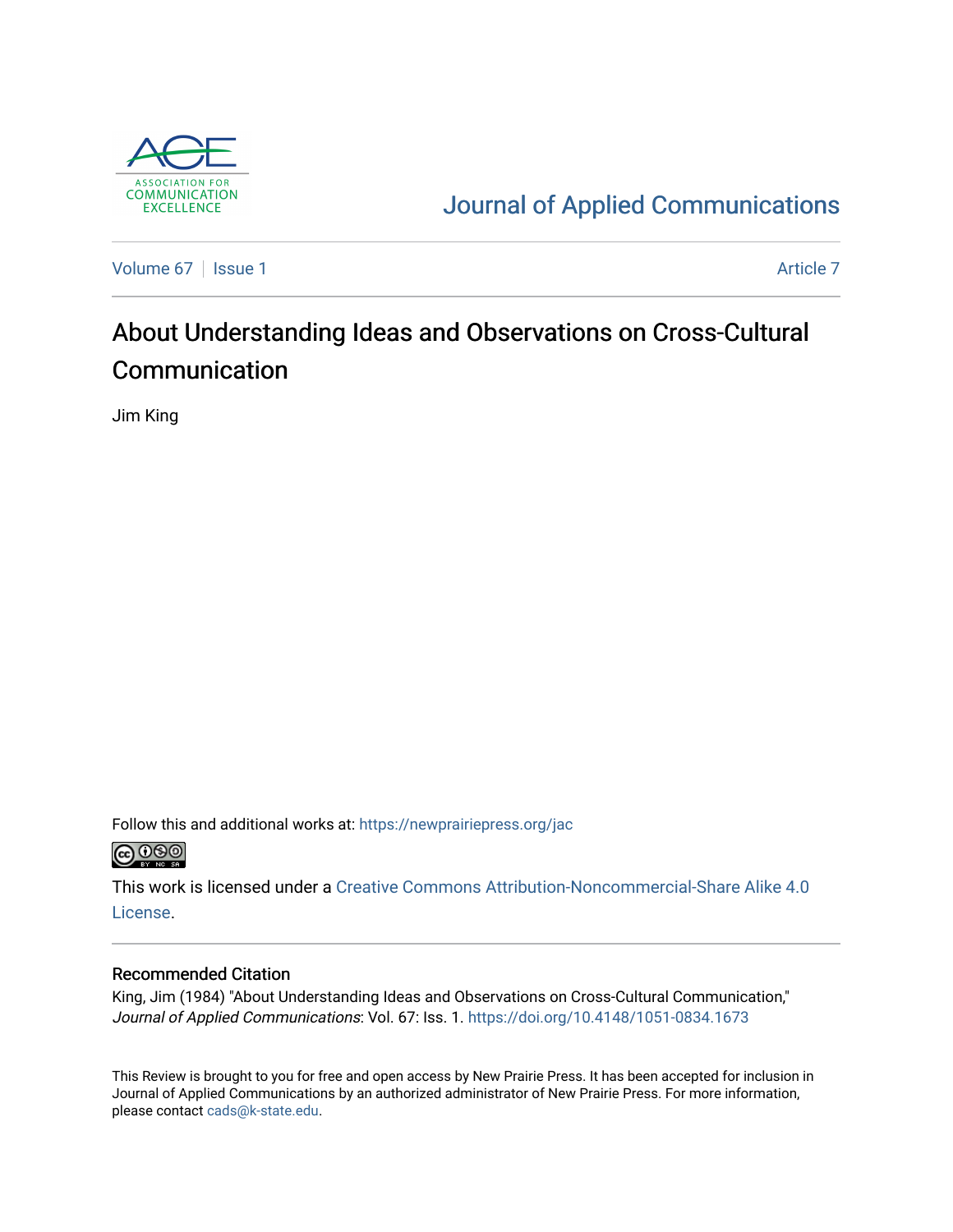## About Understanding Ideas and Observations on Cross-Cultural Communication

## Abstract

A review of About Understanding Ideas and Observations on Cross-Cultural Communication, by Andreas Fuglesang.